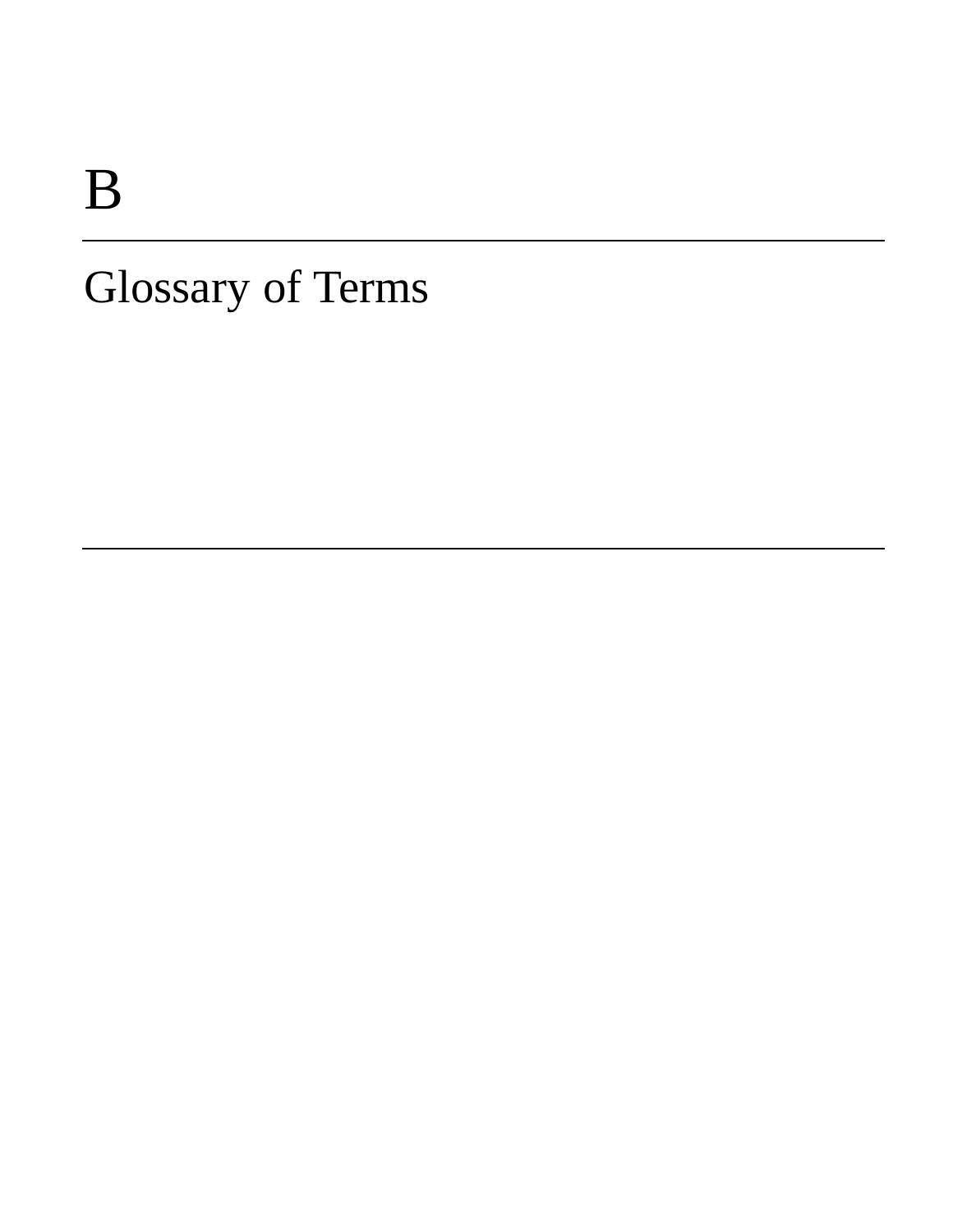### **Ablation**

All processes by which snow and ice are lost from a glacier, floating ice, or snow cover.

# **Acclimatization**

The physiological adaptation to climatic variations.

# **Active Layer**

The top layer of soil in *permafrost* that is subjected to seasonal freezing and thawing.

# **Adaptability**

See *adaptive capacity*.

# **Adaptation**

Adjustment in natural or human systems in response to actual or expected climatic *stimuli* or their effects, which moderates harm or exploits beneficial opportunities. Various types of adaptation can be distinguished, including anticipatory and reactive adaptation, private and public adaptation, and autonomous and planned adaptation:

- *Anticipatory Adaptation*—Adaptation that takes place before impacts of climate change are observed. Also referred to as proactive adaptation.
- *Autonomous Adaptation*—Adaptation that does not constitute a conscious response to climatic stimuli but is triggered by ecological changes in natural systems and by market or welfare changes in human systems. Also referred to as spontaneous adaptation.
- *Planned Adaptation*—Adaptation that is the result of a deliberate policy decision, based on an awareness that conditions have changed or are about to change and that action is required to return to, maintain, or achieve a desired state.
- *Private Adaptation*—Adaptation that is initiated and implemented by individuals, households or private companies. Private adaptation is usually in the actor's rational self-interest.
- *Public Adaptation*—Adaptation that is initiated and implemented by governments at all levels. Public adaptation is usually directed at collective needs.
- *Reactive Adaptation*—Adaptation that takes place after impacts of climate change have been observed.

See also *adaptation assessment*, *adaptation benefits*, *adaptation costs*, *adaptive capacity*, and *maladaptation*.

# **Adaptation Assessment**

The practice of identifying options to adapt to climate change and evaluating them in terms of criteria such as availability, benefits, costs, effectiveness, efficiency, and feasibility.

# **Adaptation Benefits**

The avoided damage costs or the accrued benefits following the adoption and implementation of *adaptation* measures.

# **Adaptation Costs**

Costs of planning, preparing for, facilitating, and implementing *adaptation* measures, including transition costs.

# **Adaptive Capacity**

The ability of a system to adjust to *climate change* (including *climate variability* and extremes) to moderate potential damages, to take advantage of opportunities, or to cope with the consequences.

# **Aero-Allergens**

*Allergens* present in the air.

# **Aerosols**

Acollection of airborne solid or liquid particles, with a typical size between 0.01 and 10 mm that reside in the atmosphere for at least several hours. Aerosols may be of either natural or anthropogenic origin. Aerosols may influence climate in two ways: directly through scattering and absorbing radiation, and indirectly through acting as condensation nuclei for cloud formation or modifying the optical properties and lifetime of clouds.

# **Afforestation**

Planting of new forests on lands that historically have not contained forests. For a discussion of the term *forest* and related terms such as *afforestation*, *reforestation*, and *deforestation*, see the IPCC *Special Report on Land Use, Land-Use Change, and Forestry* (IPCC, 2000).

# **Aggregate Impacts**

Total impacts summed up across sectors and/or regions. The aggregation of impacts requires knowledge of (or assumptions about) the relative importance of impacts in different sectors and regions. Measures of aggregate impacts include, for example, the total number of people affected, change in net primary productivity, number of systems undergoing change, or total economic costs.

# **Agronomy**

The branch of agriculture that deals with the theory and practice of field-crop production and the scientific management of soil.

# **Alases**

Coalescing thaw depressions.

# **Albedo**

The fraction of solar radiation reflected by a surface or object, often expressed as a percentage. Snow-covered surfaces have a high albedo; the albedo of soils ranges from high to low; vegetation-covered surfaces and oceans have a low albedo. The Earth's albedo varies mainly through varying cloudiness, snow, ice, leaf area, and land-cover changes.

# **Algal Blooms**

A reproductive explosion of algae in a lake, river, or ocean.

# **Alkalinity**

A measure of the capacity of water to neutralize acids.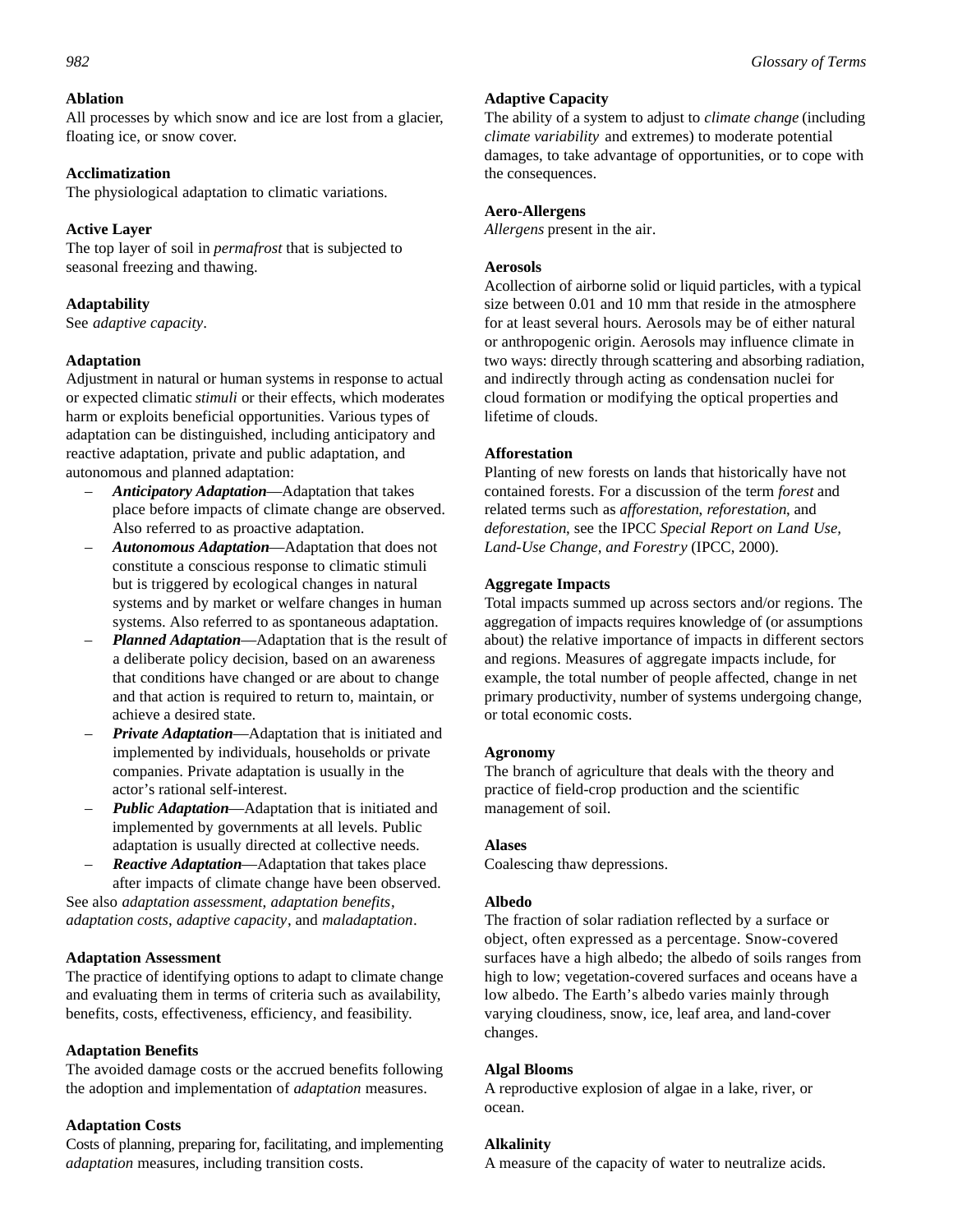# **Allergens**

Antigenic substances capable of producing immediate-type hypersensitivity.

# **Alpine**

The *biogeographic* zone made up of slopes above timberline and characterized by the presence of rosette-forming herbaceous plants and low shrubby slow-growing woody plants.

# **Alternative Risk Transfer**

Capital-market alternatives to traditional insurance (e.g., catastrophe bonds).

# **Anadromous Species**

A species of fish, such as salmon, that spawn in freshwater then migrate into the ocean to grow to maturity.

# **Anaerobic**

Living, active, or occurring in the absence of free oxygen.

# **Anoxia**

A deficiency of oxygen, especially of such severity as to result in permanent damage.

# **Antarctic Bottomwater**

A type of water in the seas surrounding Antarctica with temperatures ranging from 0 to -0.8 $^{\circ}$ C, salinities from 34.6 to 34.7 PSU, and a density near 27.88. This is the densest water in the free ocean.

# **Antarctic Circumpolar Current**

A Southern Ocean current that flows around the entire globe driven by the circumpolar westerlies.

# **Antarctic Intermediate Water**

Created through large-scale cooling and Ekman convergence in the Southern Ocean.

# **Anthropogenic**

Resulting from or produced by human beings.

# **AOGCM**

See *climate model*.

# **Apex Consumers**

Organisms at the top of food chains; top predators.

# **Aquaculture**

Breeding and rearing fish, shellfish, etc., or growing plants for food in special ponds.

# **Aquifer**

Astratum of permeable rock that bears water. An unconfined aquifer is recharged directly by local rainfall, rivers, and lakes, and the rate of recharge will be influenced by the permeability of the overlying rocks and soils. A confined aquifer is characterized by an overlying bed that is impermeable and the local rainfall does not influence the aquifer.

# **Arbovirus**

Any of various viruses transmitted by arthropods and including the causative agents of dengue fever, yellow fever, and some types of encephalitis.

# **Arid Regions**

Ecosystems with <250 mm precipitation per year.

# **Autotrophic**

Organisms independent of external sources of organic carbon (compounds) for provision of their own organic constituents, which they can manufacture entirely from inorganic material. Plants are autotrophic (photoautotrophs) using the energy of sunlight to produce organic carbon compounds from inorganic carbon and water in the process of *photosynthesis*.

# **Baseflow**

Sustained flow in a river or stream that is primarily produced by groundwater runoff, delayed subsurface runoff, and/or lake outflow.

# **Baseline/Reference**

The baseline (or reference) is any datum against which change is measured. It might be a "current baseline," in which case it represents observable, present-day conditions. It might also be a "future baseline," which is a projected future set of conditions excluding the driving factor of interest. Alternative interpretations of the reference conditions can give rise to multiple baselines.

# **Basin**

The drainage area of a stream, river, or lake.

# **Benthic Organisms**

The *biota* living on, or very near, the bottom of the sea, river, or lake.

# **Biodiversity**

The numbers and relative abundances of different genes (genetic diversity), species, and ecosystems (communities) in a particular area. See also *functional diversity*.

# **Biodiversity Hot Spots**

Areas with high concentrations of *endemic* species facing extraordinary habitat destruction.

# **Biofuels**

A fuel produced from dry organic matter or combustible oils produced by plants. Examples of biofuel include alcohol (from fermented sugar), black liquor from the paper manufacturing process, wood, and soybean oil.

# **Biomass**

The total mass of living organisms in a given area or volume; recently dead plant material is often included as dead biomass.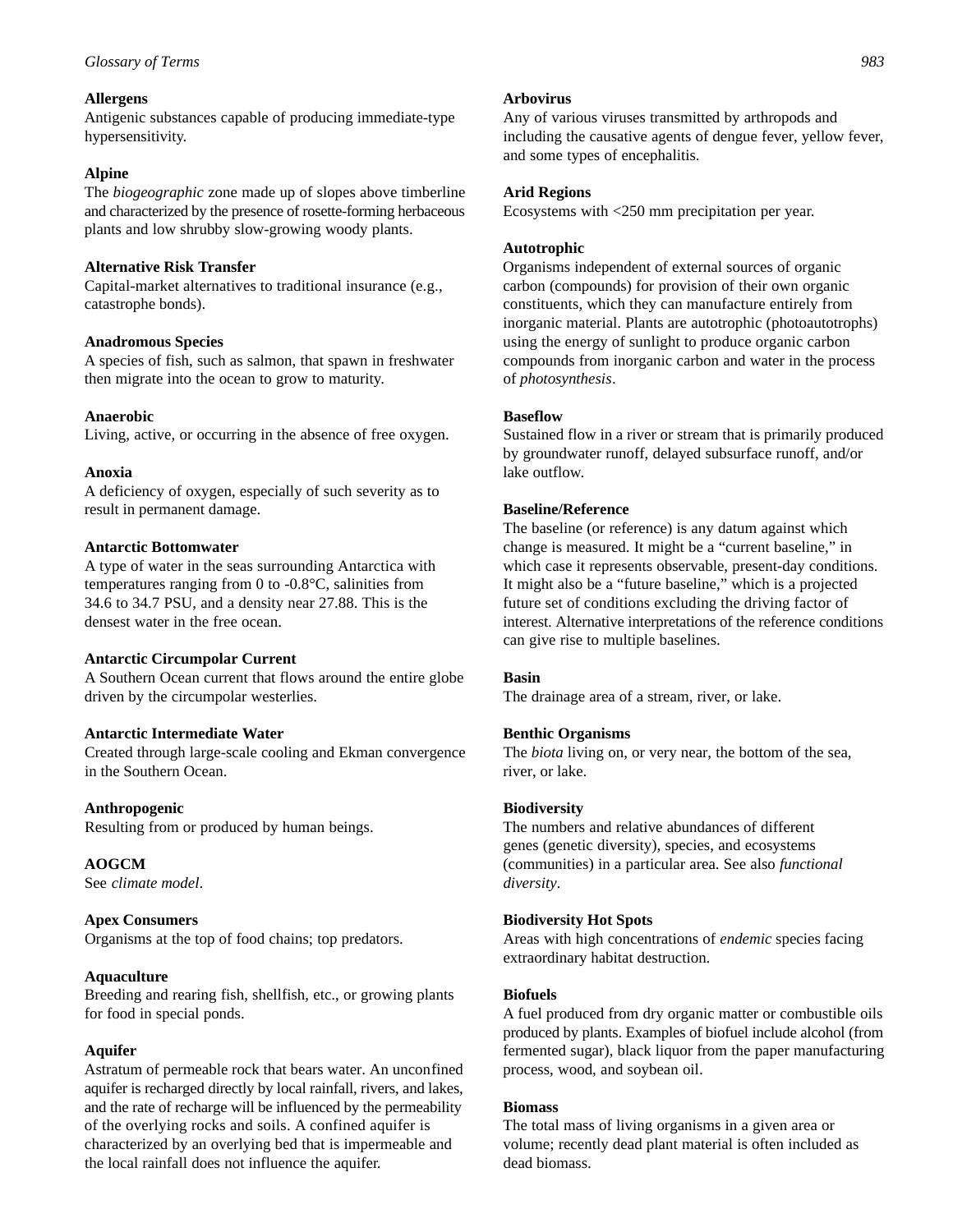# **Biome**

A grouping of similar plant and animal communities into broad landscape units that occur under similar environmental conditions.

# **Biosphere**

The part of the Earth system comprising all ecosystems and living organisms in the atmosphere, on land (terrestrial biosphere), or in the oceans (marine biosphere), including derived dead organic matter, such as litter, soil organic matter, and oceanic detritus.

# **Biota**

All living organisms of an area; the flora and fauna considered as a unit.

# **Bog**

A poorly drained area rich in accumulated plant material, frequently surrounding a body of open water and having a characteristic flora (such as sedges, heaths, and sphagnum).

# **Boreal Forest**

Forests of pine, spruce, fir, and larch stretching from the east coast of Canada westward to Alaska and continuing from Siberia westward across the entire extent of Russia to the European Plain.

# **Breakwater**

An offshore structure (such as a wall or jetty) that, by breaking the force of the wave, protects a harbor, anchorage, beach, or shore area.

# **C<sup>3</sup> Plants**

Plants that produce a three-carbon compound during photosynthesis, including most trees and agricultural crops such as rice, wheat, soybeans, potatoes, and vegetables.

# **C<sup>4</sup> Plants**

Plants that produce a four-carbon compound during photosynthesis (mainly of tropical origin), including grasses and the agriculturally important crops maize, sugar cane, millet, and sorghum.

# **Carbon Cycle**

The term used to describe the flow of carbon (in various forms, e.g., as in carbon dioxide) through the atmosphere, ocean, terrestrial biosphere, and lithosphere.

# **Carbon Dioxide (CO<sup>2</sup> )**

A naturally occurring gas, also a by-product of burning fossil fuels and *biomass*, as well as from land-use changes and other industrial processes. It is the principal *anthropogenic greenhouse gas* that affects the Earth's radiative balance. It is the reference gas against which other greenhouse gases are measured and therefore has a Global Warming Potential of 1.

# **Carbon Dioxide Fertilization**

The enhancement of the growth of plants as a result of increased atmospheric *carbon dioxide* concentration. Depending on their mechanism of *photosynthesis*, certain types of plants are more sensitive to changes in atmospheric  $CO<sub>2</sub>$  concentration. In particular,  $C<sub>3</sub>$  *plants* generally show a larger response to  $CO_2$  than  $C_4$  *plants*.

# **Carbon Flux**

Transfer of carbon from one carbon pool to another in units of measurement of mass per unit area and time (e.g., t C).

# **Carrying Capacity**

The number of individuals in a population that the resources of a *habitat* can support.

# **Catchment**

An area that collects and drains rainwater.

# **Chagas'Disease**

A parasitic disease caused by the *Trypanosoma cruzi* and transmitted by triatomine bugs in the Americas, with two clinical periods: acute (fever, swelling of the spleen, edemas) and chronic (digestive syndrome, potentially fatal heart condition).

# **Cholera**

An intestinal infection that results in frequent watery stools, cramping abdominal pain, and eventual collapse from dehydration.

# **Climate**

Climate in a narrow sense is usually defined as the "average weather," or more rigorously, as the statistical description in terms of the mean and variability of relevant quantities over a period of time ranging from months to thousands of years. The classical period is 3 decades, as defined by the World Meteorological Organization (WMO). These quantities are most often surface variables such as temperature, precipitation, and wind. Climate in a wider sense is the state, including a statistical description, of the climate system.

# **Climate Change**

Climate change refers to any change in climate over time, whether due to natural variability or as a result of human activity. This usage differs from that in the *United Nations Framework Convention on Climate Change (UNFCCC)*, which defines "climate change" as: "a change of climate which is attributed directly or indirectly to human activity that alters the composition of the global atmosphere and which is in addition to natural climate variability observed over comparable time periods." See also *climate variability*.

# **Climate Model (Hierarchy)**

A numerical representation of the climate system based on the physical, chemical, and biological properties of its components, their interactions and feedback processes, and accounting for all or some of its known properties. The climate system can be represented by models of varying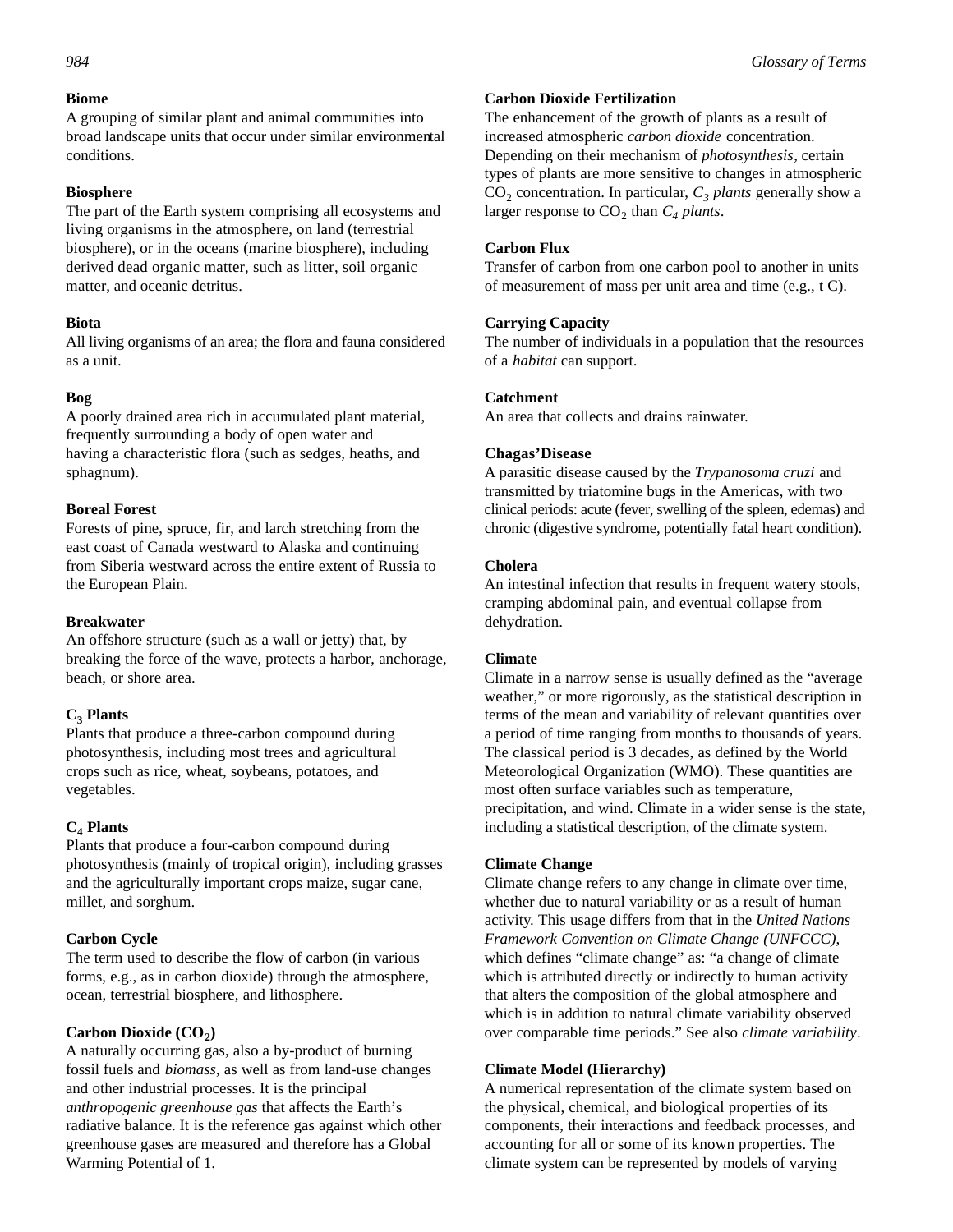complexity (i.e., for any one component or combination of components a hierarchy of models can be identified, differing in such aspects as the number of spatial dimensions; the extent to which physical, chemical, or biological processes are explicitly represented; or the level at which empirical parameterizations are involved. Coupled atmosphere/ocean/ sea-ice General Circulation Models (AOGCMs) provide a comprehensive representation of the climate system. There is an evolution towards more complex models with active chemistry and biology. Climate models are applied, as a research tool, to study and simulate the climate, but also for operational purposes, including monthly, seasonal, and interannual climate predictions.

#### **Climate Prediction**

A climate prediction or climate forecast is the result of an attempt to produce a most likely description or estimate of the actual evolution of the climate in the future (e.g., at seasonal, interannual, or long-term time scales. See also *c l imate projection* and *climate scenario*.

#### **Climate Projection**

Aprojection of the response of the climate system to emission or concentration scenarios of *greenhouse gases* and *aerosols*, or *radiative forcing* scenarios, often based upon simulations by climate models. Climate projections are distinguished from *climate predictions* in order to emphasize that climate projections depend upon the emission/concentration/radiative forcing scenario used, which are based on assumptions, concerning, for example, future socioeconomic and technological developments that may or may not be realized and are therefore subject to substantial uncertainty.

#### **Climate Scenario**

A plausible and often simplified representation of the future *climate*, based on an internally consistent set of climatological relationships, that has been constructed for explicit use in investigating the potential consequences of anthropogenic climate change, often serving as input to impact models. Climate projections often serve as the raw material for constructing climate scenarios, but climate scenarios usually require additional information such as about the observed current climate. A "climate change scenario" is the difference between a climate scenario and the current climate.

#### **Climate System**

The climate system is the highly complex system consisting of five major components: the atmosphere, the hydrosphere, the *cryosphere*, the land surface, and the *biosphere*, and the interactions between them. The climate system evolves in time under the influence of its own internal dynamics and because of external forcings such as volcanic eruptions, solar variations and human-induced forcings such as the changing composition of the atmosphere and *land use*.

#### **Climate Variability**

Climate variability refers to variations in the mean state and other statistics (such as standard deviations, the occurrence

of extremes, etc.) of the climate on all temporal and spatial scales beyond that of individual weather events. Variability may be due to natural internal processes within the climate system (internal variability*)*, or to variations in natural or anthropogenic external forcing (external variability). See also *climate change*.

#### **CO<sup>2</sup> Fertilization**

See *carbon dioxide fertilization*.

#### **Communicable Disease**

An infectious disease caused by transmission of an infective biological agent (virus, bacterium, protozoan, or multicellular macroparasite).

#### **Coping Range**

The variation in climatic *stimuli* that a system can absorb without producing significant impacts.

#### **Coral Bleaching**

The paling in color of corals resulting from a loss of symbiotic algae. Bleaching occurs in response to physiological shock in response to abrupt changes in temperature, salinity, and turbidity.

#### **Cordillera**

An individual mountain chain with closely connected, distinct summits. In South America, "cordillera" refers to an individual mountain range.

#### **Cryosphere**

The component of the climate system consisting of all snow, ice, and *permafrost* on and beneath the surface of the earth and ocean.

#### **Cryptosporidiosis**

An opportunistic infection caused by an intestinal parasite common in animals. Transmission occurs through ingestion of food or water contaminated with animal feces. The parasite causes severe chronic diarrhea, especially in people with HIV.

#### **Deepwater Formation**

Occurs when seawater freezes to form sea ice. The local release of salt and consequent increase in water density leads to the formation of saline coldwater that sinks to the ocean floor. See *Antarctic bottomwater*.

#### **Deforestation**

Conversion of forest to non-forest. For a discussion of the term *forest* and related terms such as *afforestation*, *reforestation, and deforestation, see the IPCC Special Report on Land Use, Land-Use Change, and Forestry* (IPCC, 2000).

#### **Dengue Fever**

An infectious viral disease spread by mosquitoes, often called breakbone fever because it is characterized by severe pain in joints and back. Subsequent infections of the virus may lead to dengue haemorrhagic fever (DHF) and dengue shock syndrome (DSS), which may be fatal.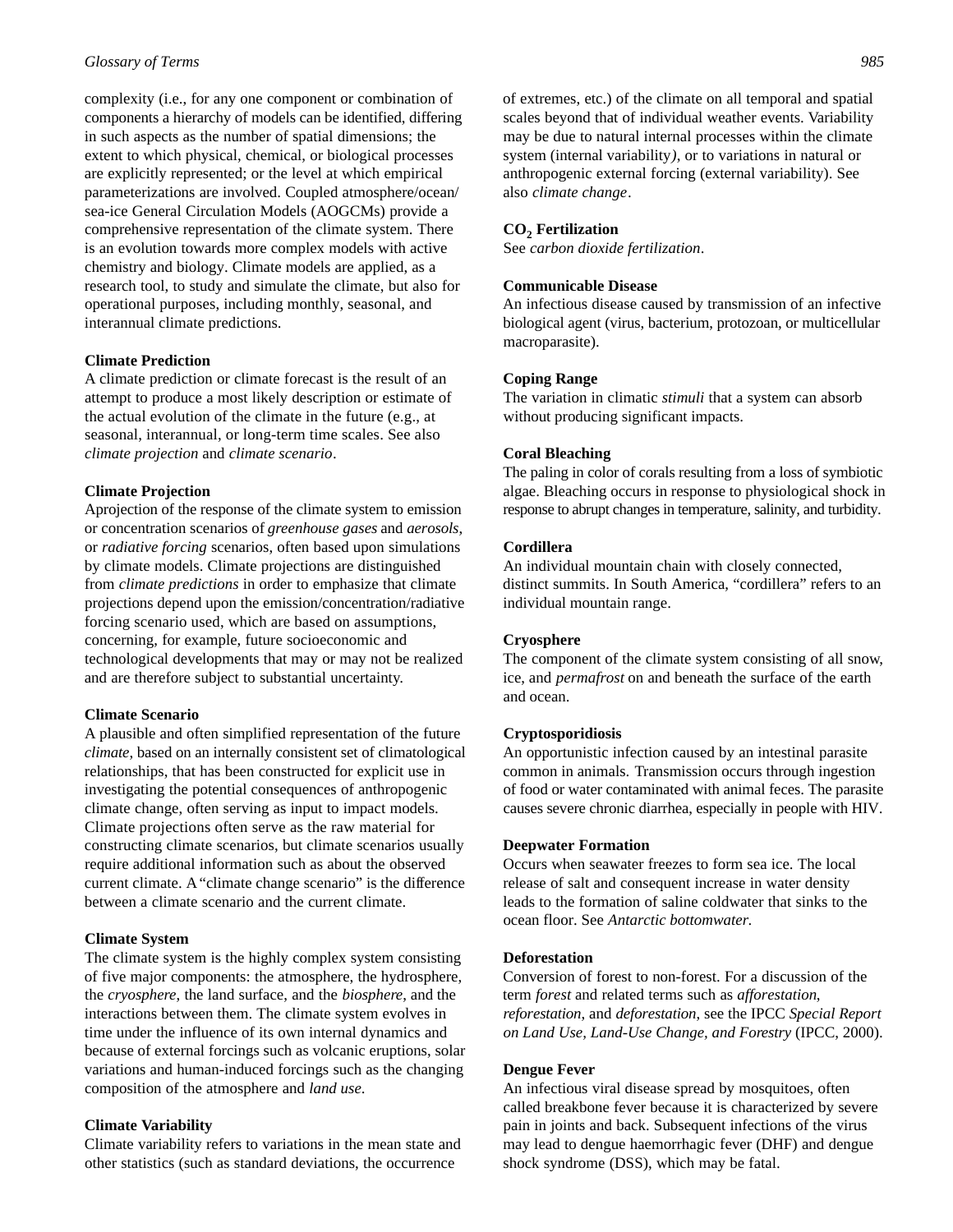# **Desert**

An ecosystem with <100 mm precipitation per year.

### **Desertification**

Land degradation in arid, semi-arid, and dry sub-humid areas resulting from various factors, including climatic variations and human activities. Further, the United Nations Convention to Combat Desertification (UNCCD) defines land degradation as a reduction or loss in arid, semi-arid, and dry sub-humid areas of the biological or economic productivity and complexity of rain-fed cropland, irrigated cropland, or range, pasture, forest, and woodlands resulting from land uses or from a process or combination of processes, including those arising from human activities and habitation patterns, such as: (i) soil erosion caused by wind and/or water; (ii) deterioration of the physical, chemical, and biological or economic properties of soil; and (iii) longterm loss of natural vegetation.

### **Diatom**

A class of unicellular algae (Bacillariophyceae) that are widespread on soil surfaces and in freshwater and marine systems, especially cold waters of relatively low salinity. These have cell sizes ranging from 5 to 2000  $\mu$ m.

### **Disturbance Regime**

Frequency, intensity, and types of disturbances, such as fires, inspect or pest outbreaks, floods, and *droughts*.

### **Diurnal Temperature Range**

The difference between the maximum and minimum temperature during a day.

#### **Downscaling**

Reducing the scale of a model from a global to regional level.

#### **Drought**

The phenomenon that exists when precipitation has been significantly below normal recorded levels, causing serious hydrological imbalances that adversely affect land resource production systems.

#### **Ecosystem**

A distinct system of interacting living organisms, together with their physical environment. The boundaries of what could be called an ecosystem are somewhat arbitrary, depending on the focus of interest or study. Thus the extent of an ecosystem may range from very small spatial scales to, ultimately, the entire Earth.

#### **Ecosystem Services**

Ecological processes or functions which have value to individuals or society

#### **Ecotone**

Transition area between adjacent ecological communities (e.g., between forests and grasslands), usually involving competition between organisms common to both.

# **Edaphic**

Of or relating to the soil; factors inherent in the soil.

# **Effective Rainfall**

The portion of the total rainfall that becomes available for plant growth.

### **El Niño-Southern Oscillation (ENSO)**

El Niño, in its original sense, is a warmwater current that periodically flows along the coast of Ecuador and Peru, disrupting the local fishery. This oceanic event is associated with a fluctuation of the intertropical surface pressure pattern and circulation in the Indian and Pacific Oceans, called the *Southern Oscillation*. This coupled atmosphere-ocean phenomenon is collectively known as El Niño-Southern Oscillation. During an El Niño event, the prevailing trade winds weaken and the equatorial countercurrent strengthens, causing warm surface waters in the Indonesian area to flow eastward to overlie the cold waters of the Peru current. This event has great impact on the wind, sea surface temperature, and precipitation patterns in the tropical Pacific. It has climatic effects throughout the Pacific region and in many other parts of the world. The opposite of an El Niño event is called La Niña.

# **Emission Scenario**

A plausible representation of the future development of emissions of substances that are potentially radiatively active (e.g., *greenhouse gases*, *aerosols*), based on a coherent and internally consistent set of assumptions about driving forces (such as demographic and socioeconomic development, technological change) and their key relationships. In 1992, the IPCC presented a set of emission scenarios that were used as a basis for the climate projections in the Second Assessment Report (IPCC, 1996). These emission scenarios are referred to as the IS92 scenarios. In the IPCC *Special Report on Emission Scenarios* (Nakicenovic *et al*., 2000), new emission scenarios—the so-called SRES scenarios—were published.

#### **Endemic**

Restricted or peculiar to a locality or region. With regard to human health, endemic can refer to a disease or agent present or usually prevalent in a population or geographical area at all times.

### **Endorheic Lake**

A lake with no outflow; also known as a closed lake.

#### **Enzootic**

A disease affecting the animals in an area. It corresponds to an *endemic* disease among humans.

# **Epidemic**

Occurring suddenly in numbers clearly in excess of normal expectancy, said especially of infectious diseases but applied also to any disease, injury, or other health-related event occurring in such outbreaks.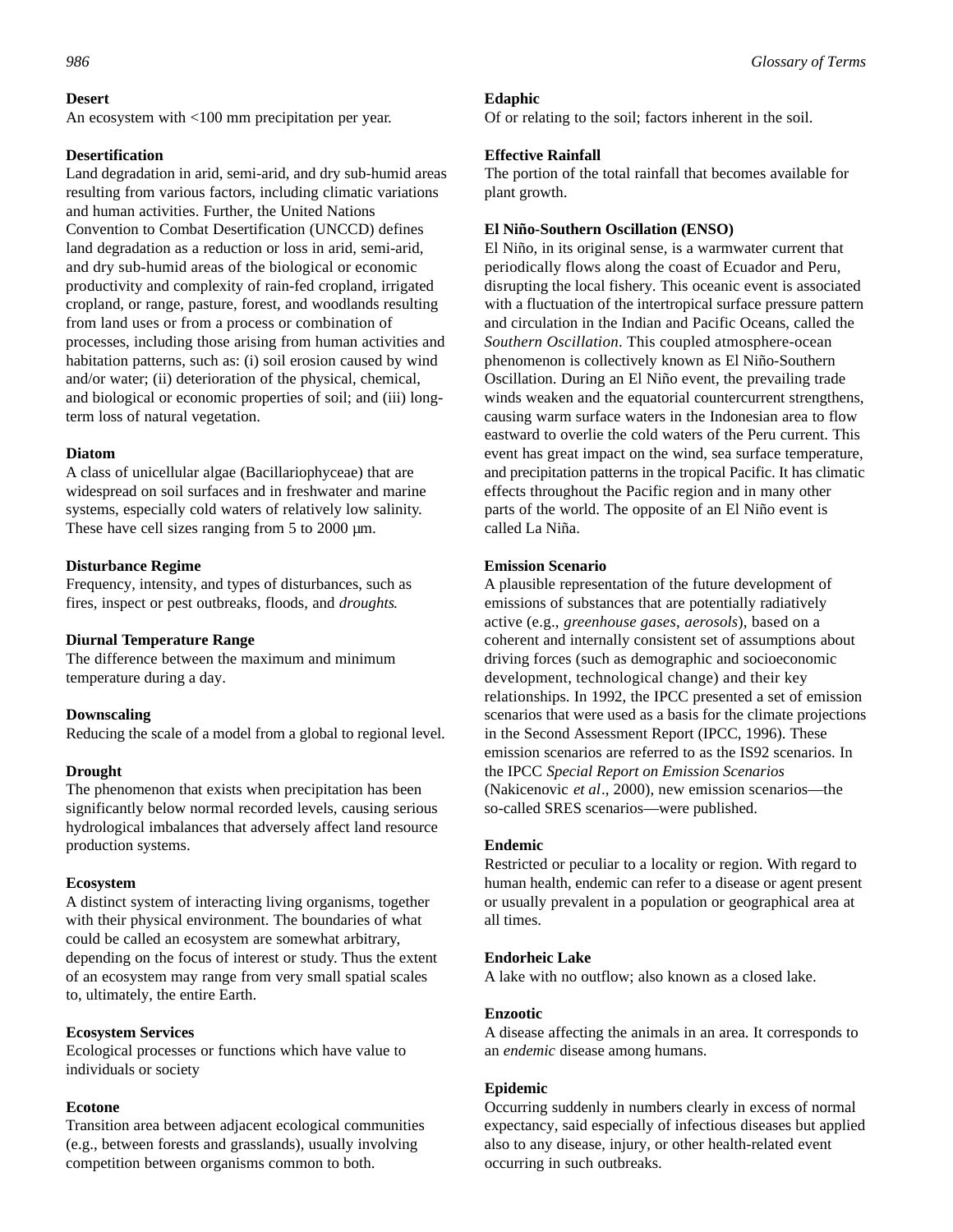#### **Erosion**

The process of removal and transport of soil and rock by weathering, mass wasting, and the action of streams, glaciers, waves, winds, and underground water.

#### **Eustatic Sea-Level Rise**

See *sea-level rise*.

# **Eutrophication**

The process by which a body of water (often shallow) becomes (either naturally or by pollution) rich in dissolved nutrients with a seasonal deficiency in dissolved oxygen.

# **Evaporation**

The process by which a liquid becomes a gas.

# **Evapotranspiration**

The combined process of *evaporation* from the Earth's surface and *transpiration* from vegetation.

**Exoheic Lake** A lake drained by outflowing rivers.

**Exotic Species** See *introduced species*.

### **Exposure**

The nature and degree to which a system is exposed to significant climatic variations.

# **Exposure Unit**

An activity, group, region, or resource that is subjected to climatic *stimuli*.

# **Externalities**

By-products of activities that affect the well-being of people or the environment, where those impacts are not reflected in market prices. The costs (or benefits) associated with externalities do not enter cost-accounting schemes.

# **Extinction**

The complete disappearance of an entire species.

# **Extirpation**

The disappearance of a species from part of its range; local extinction.

### **Extreme Weather Event**

An event that is rare within its statistical reference distribution at a particular place. Definitions of "rare" vary, but an extreme weather event would normally be as rare as or rarer than the 10th or 90th percentile. By definition, the characteristics of what is called "extreme weather" may vary from place to place. An "extreme climate event" is an average of a number of weather events over a certain period of time, an average which is itself extreme (e.g., rainfall over a season).

### **Extrinsic Incubation Period**

In blood-feeding anthropod vectors, the time between acquisition of the infectious blood meal and the time when the anthropod becomes capable of transmitting the agent. In the case of malaria, the life stages of the plasmodium parasite spent within the female mosquito vector (i.e., outside the human host).

### **Feedback**

A process that triggers changes in a second process that in turn influences the original one; a positive feedback intensifies the original process, and a negative feedback reduces it.

### **Fen**

Low land covered wholly or partly with water unless artificially drained.

#### **Fiber**

Wood, fuelwood (either woody or non-woody).

### **Food Insecurity**

A situation that exists when people lack secure access to sufficient amounts of safe and nutritious food for normal growth and development and an active and healthy life. It may be caused by the unavailability of food, insufficient purchasing power, inappropriate distribution, or inadequate use of food at the household level. Food insecurity may be chronic, seasonal, or transitory.

#### **Forecast**

See *climate prediction* and *climate projection*.

# **Forest**

A vegetation type dominated by trees. Many definitions of the term *forest* are in use throughout the world, reflecting wide differences in biogeophysical conditions, social structure, and economics. For a discussion of the term *forest* and related terms such as *afforestation*, *reforestation*, and *deforestation*, see the IPCC *Special Report on Land Use, Land-Use Change, and Forestry* (IPCC, 2000).

#### **Freshwater Lens**

Alenticular fresh groundwater body that underlies an oceanic island. It is underlain by saline water.

#### **Functional Diversity**

The number of functionally different organisms in an ecosystem (also referred to as "functional types" and " functional groups").

#### **General Circulation Model (GCM)**

See *climate model*.

#### **General Equilibrium Analysis**

An approach that considers simultaneously all the markets in an economy, allowing for feedback effects between individual markets.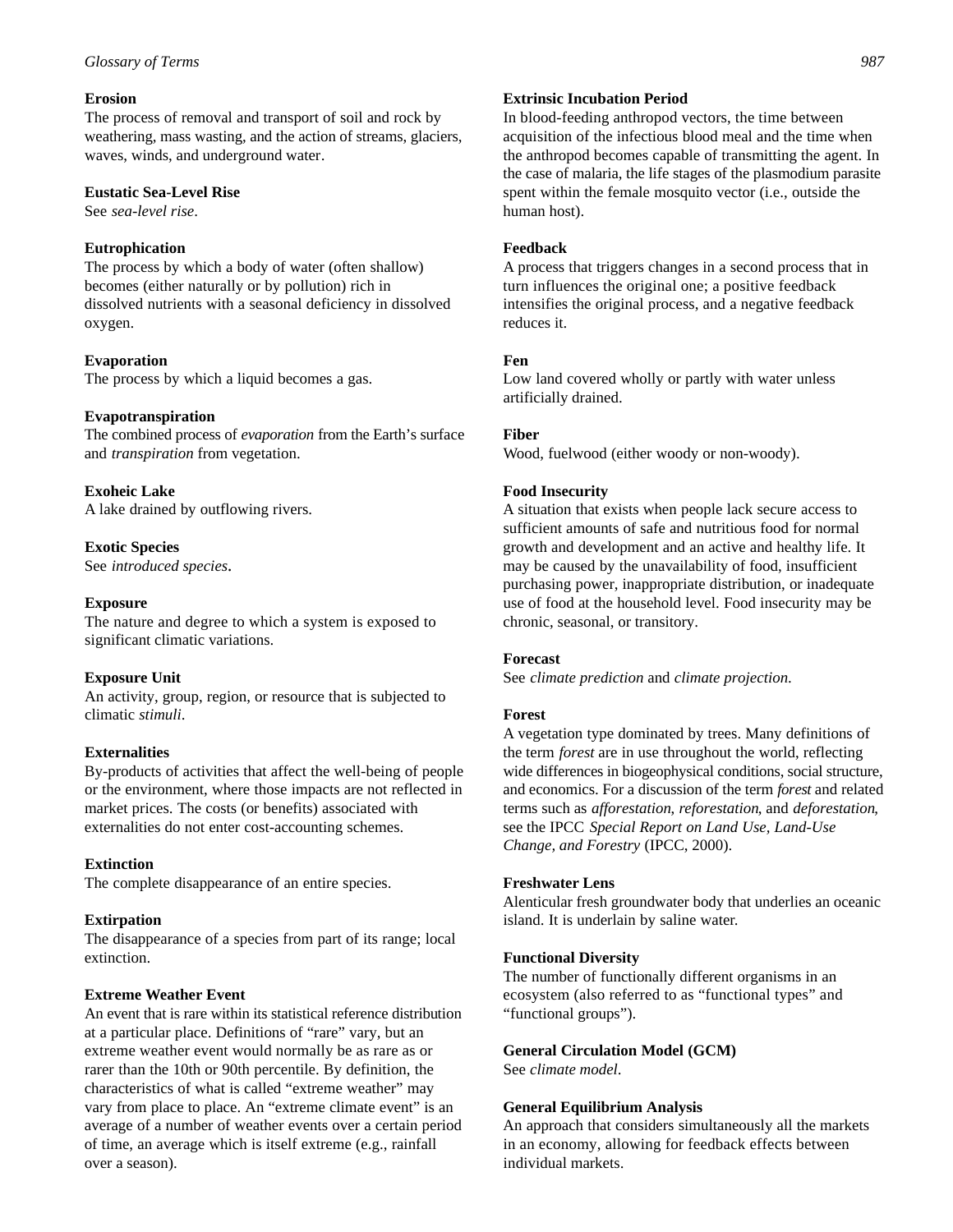#### **Geomorphic**

Pertaining to the form of the Earth or its surface features.

#### **Glacier**

Amass of land ice flowing downhill (by internal deformation and sliding at the base) and constrained by the surrounding topography (e.g., the sides of a valley or surrounding peaks); the bedrock topography is the major influence on the dynamics and surface slope of a glacier. A glacier is maintained by accumulation of snow at high altitudes, balanced by melting at low altitudes or discharge into the sea.

# **Greenhouse Effect**

Greenhouse gases effectively absorb infrared radiation emitted by the Earth's surface, by the atmosphere itself due to the same gases, and by clouds. Atmospheric radiation is emitted to all sides, including downward to the Earth's surface. Thus greenhouse gases trap heat within the surfacetroposphere system. This is called the "natural greenhouse effect." Atmospheric radiation is strongly coupled to the temperature of the level at which it is emitted. In the troposphere, the temperature generally decreases with height. Effectively, infrared radiation emitted to space originates from an altitude with a temperature of on average -19°C, in balance with the net incoming solar radiation, whereas the Earth's surface is kept at a much higher temperature of on average 14°C. An increase in the concentration of greenhouse gases leads to an increased infrared opacity of the atmosphere, and therefore to an effective radiation into space from a higher altitude at a lower temperature. This causes a radiative forcing, an imbalance that can only be compensated for by an increase of the temperature of the surface-troposphere system. This is called the "enhanced greenhouse effect."

#### **Greenhouse Gas**

Greenhouse gases are those gaseous constituents of the atmosphere, both natural and anthropogenic, that absorb and emit radiation at specific wavelengths within the spectrum of infrared radiation emitted by the Earth's surface, the atmosphere, and clouds. This property causes the *greenhouse effect*. Water vapor (H<sub>2</sub>O), carbon dioxide (CO<sub>2</sub>), nitrous oxide  $(N_2O)$ , methane  $(CH_4)$ , and ozone  $(O_3)$  are the primary greenhouse gases in the Earth's atmosphere. Moreover, there are a number of entirely human-made greenhouse gases in the atmosphere, such as the halocarbons and other chlorineand bromine-containing substances which are dealt with under the Montreal Protocol. Beside  $CO_2$ , N<sub>2</sub>O, and CH<sub>4</sub>, the *Kyoto Protocol* deals with the greenhouse gases sulfur hexaflouride  $(SF_6)$ , hydrofluorocarbons (HFCs) and perfluorocarbons (PFCs).

#### **Groin**

A low, narrow jetty, usually extending roughly perpendicular to the shoreline, designed to protect the shore from erosion by currents, tides, or waves, or to trap sand for the purpose of building up or making a beach.

The amount of carbon fixed from the atmosphere through *photosynthesis*.

#### **Groundwater Recharge**

The process by which external water is added to the zone of saturation of an *aquifer*, either directly into a formation or indirectly by way of another formation.

#### **Habitat**

The particular environment or place where an organism or species tends to live; a more locally circumscribed portion of the total environment.

#### **Halocline**

Alayer in the ocean in which the rate of salinity variation with depth is much larger than layers immediately above or below it.

#### **Hantavirus**

A virus in the family Bunyaviridae that causes a type of haemorrhagic fever. It is thought that humans catch the disease mainly from infected rodents, either through direct contact with the animals or by inhaling or ingesting dust that contains their dried urine.

#### **Heath**

Any of the various low-growing shrubby plants of open wastelands, usually growing on acidic, poorly drained soils.

#### **Heat Island**

An area within an urban area characterized by ambient temperatures higher than those of the surrounding area because of the absorption of solar energy by materials like asphalt.

#### **Herbaceous**

Flowering, non-woody plants.

#### **Heterotrophic Respiration**

The release of  $CO<sub>2</sub>$  from decomposition of organic matter.

#### **Highland Malaria**

*Malaria* that occurs around the altitudinal limits of its distribution.

#### **Human Settlement**

A place or area occupied by settlers.

#### **Human System**

Any system in which human organizations play a major role. Often, but not always, the term is synonymous with "society" or "social system" (e.g., agricultural system, political system, technological system, economic system); all are human systems in the sense applied in the TAR.

#### **Hypolimnion**

The part of a lake below the *thermocline* made up of water that is stagnant and of essentially uniform temperature except during the period of overturn.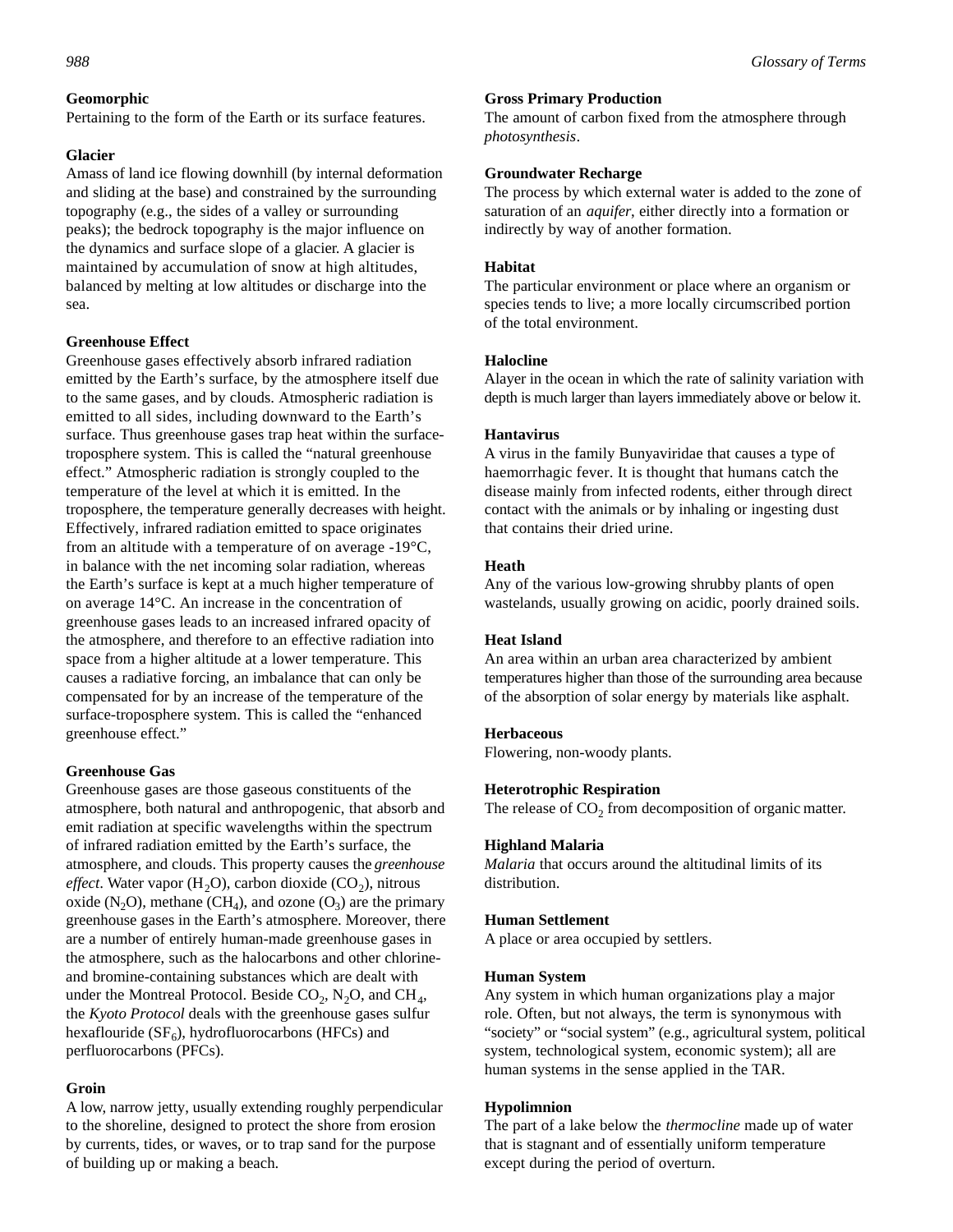# **Ice Cap**

A dome-shaped ice mass covering a highland area that is considerably smaller in extent than *ice sheets*.

### **Ice Jam**

An accumulation of broken river or sea ice caught in a narrow channel.

# **Ice Sheet**

A mass of land ice which is sufficiently deep to cover most of the underlying bedrock topography, so that its shape is mainly determined by its internal dynamics (the flow of the ice as it deforms internally and slides at its base). An ice sheet flows outwards from a high central plateau with a small average surface slope. The margins slope steeply, and the ice is discharged through fast-flowing ice streams or outlet glaciers, in some cases into the sea or into ice shelves floating on the sea. There are only two large ice sheets in the modern world—on Greenland and Antarctica, the Antarctic ice sheet being divided into east and west by the Transantarctic Mountains; during glacial periods there were others.

# **Ice Shelf**

A floating *ice sheet* of considerable thickness attached to a coast (usually of great horizontal extent with a level or gently undulating surface); often a seaward extension of ice sheets.

# **Immunosuppression**

Reduced functioning of an individual's immune system.

# **(Climate) Impact Assessment**

The practice of identifying and evaluating the detrimental and beneficial consequences of climate change on natural and human systems.

# **(Climate) Impacts**

Consequences of climate change on natural and human systems. Depending on the consideration of adaptation, one can distinguish between potential impacts and residual impacts.

- *Potential Impacts*—All impacts that may occur given a projected change in climate, without considering adaptation.
- *Residual Impacts*—The impacts of climate change that would occur after adaptation.

See also *aggregate impacts*, *market impacts*, and *non-market impacts*.

# **Indigenous Peoples**

People whose ancestors inhabited a place or a country when persons from another culture or ethnic background arrived on the scene and dominated them through conquest, settlement, or other means and who today live more in conformity with their own social, economic, and cultural customs and traditions than those of the country of which they now form a part (also referred to as "native," "aboriginal," or "tribal" peoples)

# **Industrial Revolution**

A period of rapid industrial growth with far-reaching social and economic consequences, beginning in England during the second half of the 18th century and spreading to Europe and later to other countries including the United States. The industrial revolution marks the beginning of a strong increase in the use of fossil fuels and emission of in particular fossil carbon dioxide. In the TAR, the terms "pre-industrial" and "industrial" refer, somewhat arbitrarily, to the periods before and after 1750, respectively.

# **Infectious Diseases**

Any disease that can be transmitted from one person to another. This may occur by direct physical contact, by common handling of an object that has picked up infective organisms, through a disease carrier, or by spread of infected droplets coughed or exhaled into the air.

# **Infrastructure**

The basic equipment, utilities, productive enterprises, in stallations, and services essential for the development, operation, and growth of an organization, city, or nation.

# **Insolvency**

Inability to meet financial obligations; bankruptcy.

# **Integrated Assessment**

A method of analysis that combines results and models from the physical, biological, economic, and social sciences, and the interactions between these components, in a consistent framework to evaluate the status and the consequences of environmental change and the policy responses to it.

# **Introduced Species**

A species occurring in an area outside its historically known natural range as a result of accidental dispersal by humans (also referred to as "exotic species" or "alien species").

# **Invasive Species**

An introduced species that invades natural habitats.

# **Keystone Species**

A species that has a central servicing role affecting many other organisms and whose demise is likely to result in the loss of a number of species and lead to major changes in ecosystem function.

# **Kyoto Protocol**

The Kyoto Protocol was adopted at the Third Session of the Conference of the Parties (COP) to the *UN Framework Convention on Climate Change* (UNFCCC*)* in 1997 in Kyoto, Japan. It contains legally binding commitments, in addition to those included in the UNFCCC. Countries included in Annex B of the Protocol (most OECD countries and EITs) agreed to reduce their anthropogenic GHG emissions  $(CO_2, CH_4, N_2O, HFCs, PFCs, and SF_6)$  by at least 5% below 1990 levels in the commitment period 2008 to 2012. The Kyoto Protocol has not yet entered into force (as of June 2001).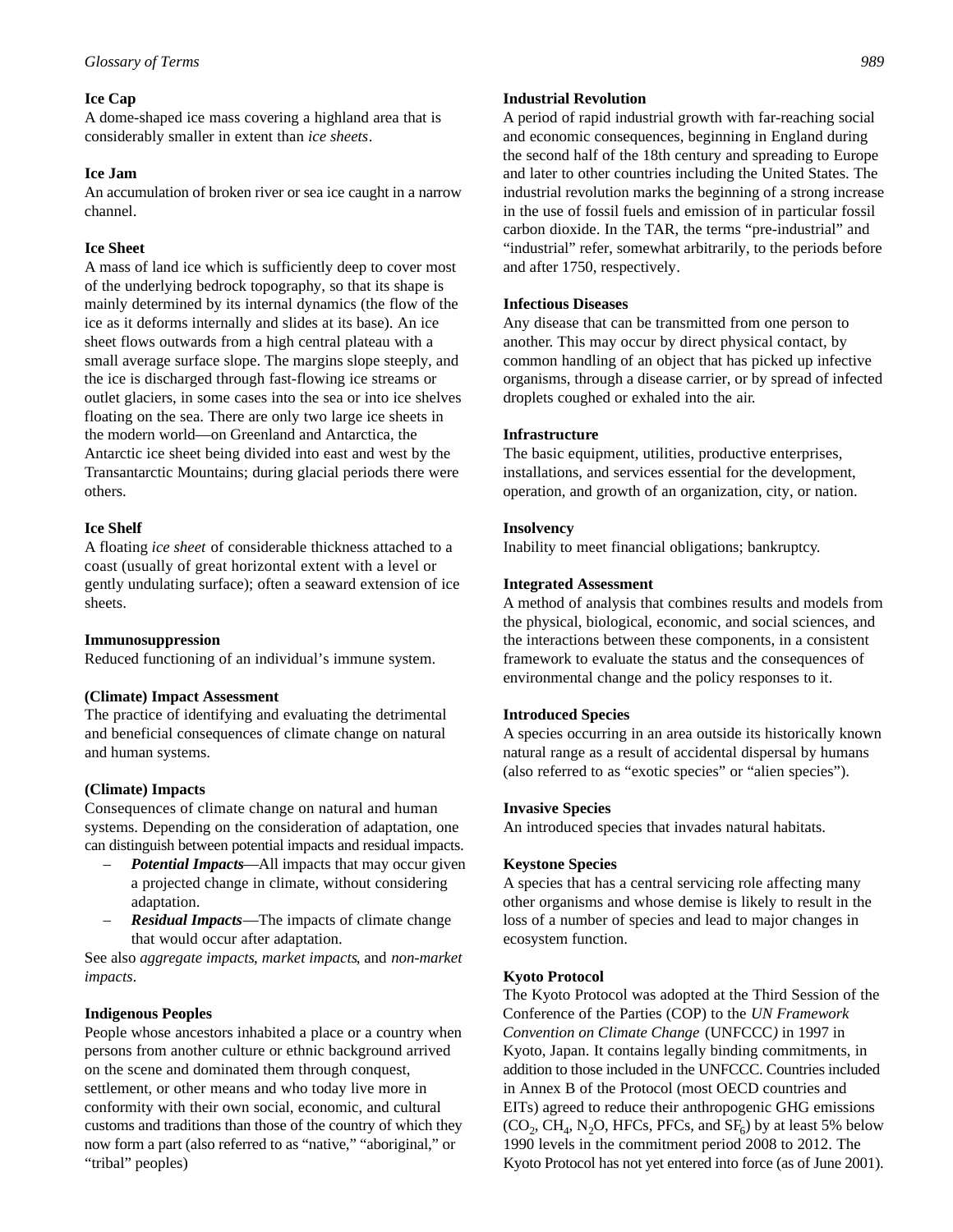# **La Niña**  See *El Niño-Southern Oscillation (ENSO)*.

# **Land Use**

The total of arrangements, activities, and inputs undertaken in a certain land-cover type (a set of human actions). The social and economic purposes for which land is managed (e.g., grazing, timber extraction, conservation).

# **Landslide**

A mass of material that has slipped downhill by gravity, often assisted by water when the material is saturated; rapid movement of a mass of soil, rock, or debris down a slope.

# **Large-Scale Singularities**

Abrupt and dramatic changes in systems in response to smooth changes in driving forces. For example, a gradual increase in atmospheric greenhouse gas concentrations may lead to such large-scale singularities as slowdown or collapse of the thermohaline circulation or collapse of the West Antarctic Ice Sheet. The occurrence, magnitude, and timing of large-scale singularities are difficult to predict.

# **Leaching**

The removal of soil elements or applied chemicals through percolation.

# **Legume**

Plants that are able to fix nitrogen from the air through a symbiotic relationship with soil bacteria (e.g., peas, beans, alfalfa, clovers).

# **Limnology**

Study of lakes and their *biota*.

# **Littoral Zone**

A coastal region; the shore zone between high and low watermarks.

# **Local Agenda 21**

Local Agenda 21s are the local plans for environment and development that each local authority is meant to develop through a consultative process with their populations, with particular attention paid to involving women and youth. Many local authorities have developed Local Agenda 21s through consultative processes as a means of reorienting their policies, plans, and operations towards the achievement of *sustainable development* goals. The term comes from Chapter 28 of Agenda 21—the document formally endorsed by all government representatives attending the UN Conference on Environment and Development (also known as the Earth Summit) in Rio de Janeiro in 1992.

# **Maladaptation**

Any changes in natural or human systems that inadvertently increase vulnerability to climatic stimuli; an adaptation that does not succeed in reducing vulnerability but increases it instead.

# **Malaria**

Endemic or epidemic parasitic disease caused by species of the genus Plasmodium (protozoa) and transmitted by mosquitoes of the genus Anopheles; produces high fever attacks and systemic disorders, and kills approximately 2 million people every year.

# **Market Impacts**

*Impacts* that are linked to market transactions and directly affect gross domestic product (GDP, a country's national accounts)—for example, changes in the supply and price of agricultural goods. See also *non-market impacts*.

# **Mass Movement**

Applies to all unit movements of land material propelled and controlled by gravity.

# **Meningitis**

Inflammation of the meninges (part of the covering of the brain).

# **Metazoan**

An animal whose body consists of many cells. See also *protozoan* 

# **Microbial Loop**

Complex food web involving bacteria, single-celled animals and plants, viruses, and dissolved and particulate organic material. Dissolved and particulate material, released from organisms, is utilized by bacteria, which are grazed by protozoa which in turn are grazed by metazoa. Around 50% (often more) of primary production passes through the microbial loop rather than along the classical food chain of phytoplankton to herbivore.

# **Microclimate**

Local climate at or near the Earth's surface. See also *climate*.

# **Mitigation**

An anthropogenic intervention to reduce the *sources* or enhance the *sinks* of *greenhouse gases*.

# **Mixed Layer**

The upper region of the ocean well-mixed by interaction with the overlying atmosphere.

# **Monsoon**

Wind in the general atmospheric circulation typified by a seasonal persistent wind direction and by a pronounced change in direction from one season to the next.

# **Montane**

The biogeographic zone made up of relatively moist, cool upland slopes below timberline and characterized by the presence of large evergreen trees as a dominant life form.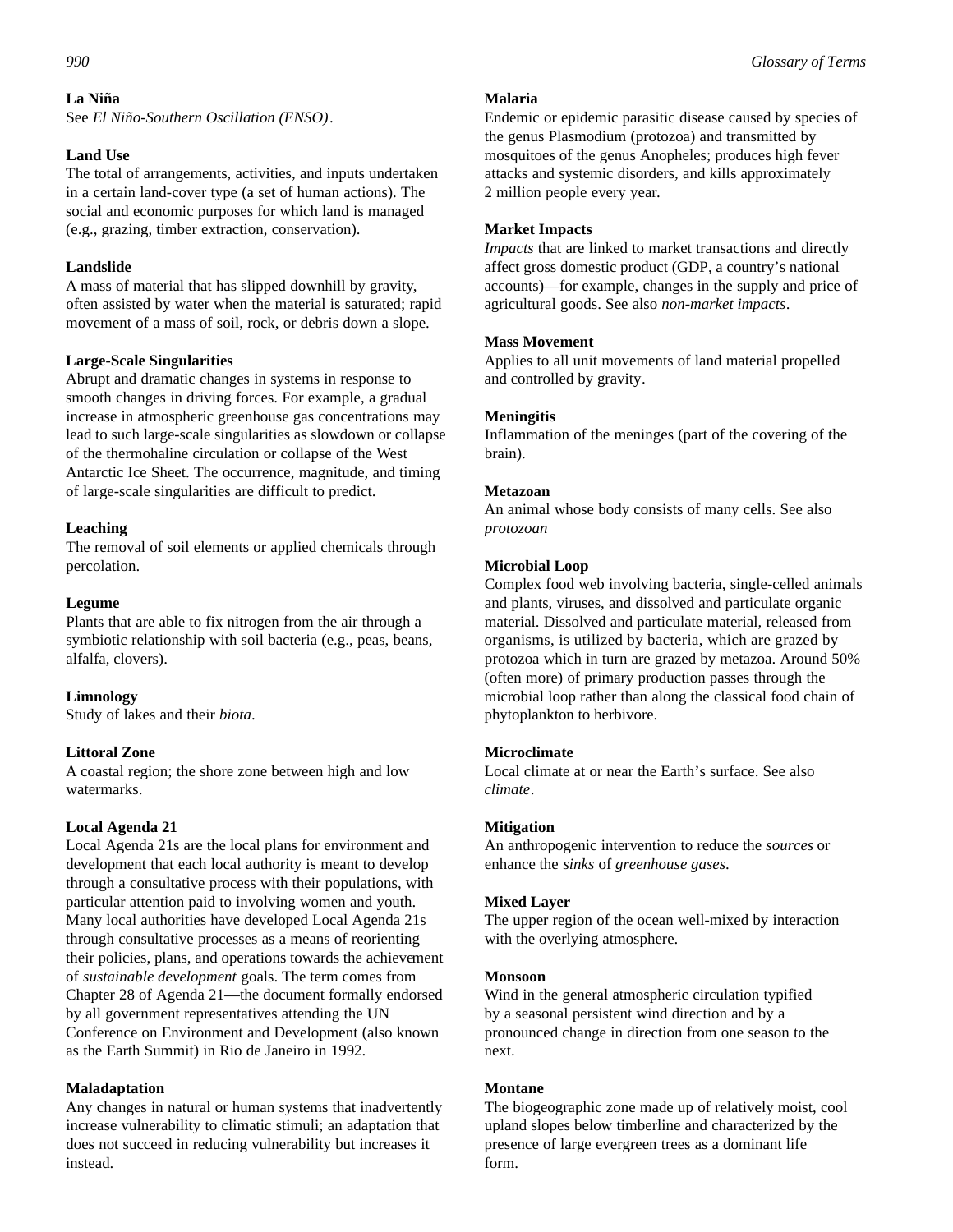### **Montreal Protocol**

The Montreal Protocol on Substances that Deplete the Ozone Layer was adopted in Montreal in 1987, and subsequently adjusted and amended in London (1990), Copenhagen (1992), Vienna (1995), Montreal (1997), and Beijing (1999). It controls the consumption and production of chlorine- and bromine-containing chemicals that destroy stratospheric *ozone*, such as CFCs, methyl chloroform, carbon tetrachloride, and many others.

# **Morbidity**

Rate of occurrence of disease or other health disorder within a population, taking account of the age-specific morbidity rates. Health outcomes include chronic disease incidence/ prevalence, rates of hospitalization, primary care consultations, disability-days (i.e., days when absent from work), and prevalence of symptoms.

# **Morphology**

The form and structure of an organism or any of its parts.

# **Mortality**

Rate of occurrence of death within a population within a specified time period; calculation of mortality takes account of age-specific death rates, and can thus yield measures of life expectancy and the extent of premature death.

# **Nanoplankton**

*Phytoplankton* whose lengths range from 10-50  $\mu$ m.

# **Net Biome Production (NBP)**

Net gain or loss of carbon from a region. NBP is equal to *Net Ecosystem Production* minus the carbon lost due to a disturbance (e.g., a forest fire or a forest harvest).

# **Net Ecosystem Production (NEP)**

Net gain or loss of carbon from an ecosystem. NEP is equal to *Net Primary Production* minus the carbon lost through heterotrophic respiration.

# **Net Primary Production (NPP)**

The increase in plant biomass or carbon of a unit of a landscape. NPP is equal to *Gross Primary Production* minus carbon lost through autotrophic respiration.

# **Nitrogen Oxides (NO<sup>x</sup> )**

Any of several oxides of nitrogen.

# **Non-Linearity**

A process is called "non-linear" when there is no simple proportional relation between cause and effect.

# **Non-Market Impacts**

*Impacts* that affect ecosystems or human welfare, but that are not directly linked to market transactions—for example, an increased risk of premature death. See also *market impacts*.

### **Non-Point-Source Pollution**

Pollution from sources that cannot be defined as discrete points, such as areas of crop production, timber, surface mining, disposal of refuse, and construction. See also *pointsource pollution*.

### **No Regrets Policy**

One that would generate net social benefits whether or not there is *anthropogenic* climate change.

# **North Atlantic Oscillation (NAO)**

The North Atlantic Oscillation consists of opposing variations of barometric pressure near Iceland and near the Azores. It is the dominant mode of winter climate variability in the North Atlantic region ranging from central North America to Europe.

# **Obligate Species**

Species restricted to one particularly characteristic mode of life.

# **Ocean Conveyor Belt**

The theoretical route by which water circulates around the entire global ocean, driven by wind and the *thermohaline circulation*.

### **Ocean Ventilation**

Downwelling of water from near the surface to the deep ocean. See also *deepwater formation*.

# **Oligotrophic**

Relatively unproductive areas of the sea, lakes, and rivers with low nutrient content. See also *eutrophic*.

# **Opportunity Costs**

The cost of an economic activity forgone by the choice of another activity.

#### **Orography**

The study of the physical geography of mountains and mountain systems.

# **Ozone**

Ozone, the triatomic form of oxygen  $(O_3)$ , is a gaseous atmospheric constituent. In the troposphere, it is created both naturally and by photochemical reactions involving gases resulting from human activities *(photochemical smog)*. In high concentrations, tropospheric ozone can be harmful to a wide-range of living organisms. Tropospheric ozone acts as a *g reenhouse gas*. In the stratosphere, ozone is created by the interaction between solar ultraviolet radiation and molecular oxygen  $(O_2)$ . Stratospheric ozone plays a decisive role in the stratospheric radiative balance. Depletion of stratospheric ozone, due to chemical reactions that may be enhanced by *climate change*, results in an increased ground-level flux of *ultraviolet (UV-) B radiation*. See also *Montreal Protocol*.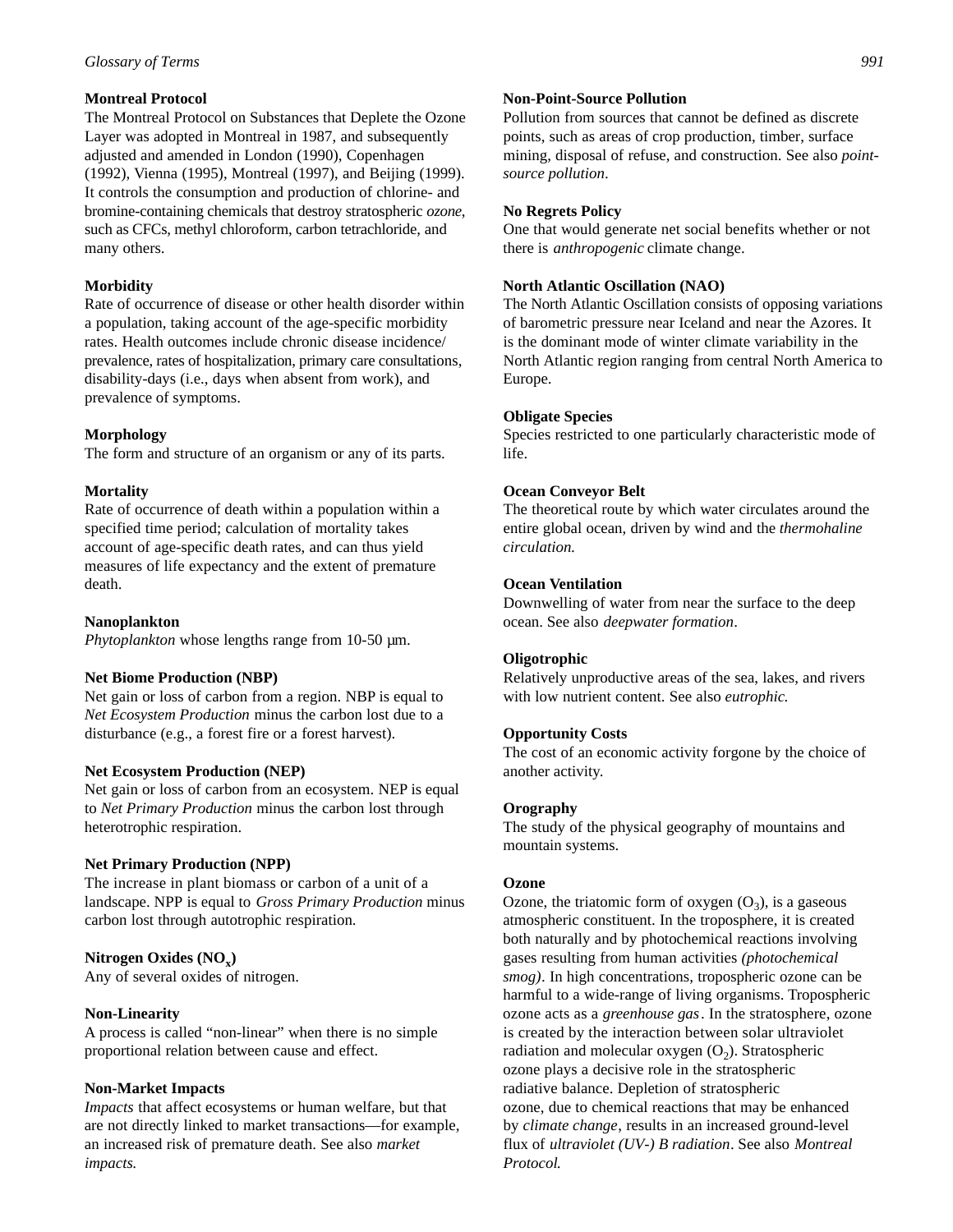# **Particulates**

Very small solid exhaust particles emitted during the combustion of fossil and biomass fuels. Particulates may consist of a wide variety of substances. Of greatest concern for health are particulates of less than or equal to 10 nm in diameter, usually designated as  $PM_{10}$ .

# **Peat**

Unconsolidated soil material consisting largely of partially decomposed organic matter accumulated under conditions of excess moisture or other conditions that decrease decomposition rates.

# **Pelagic**

Of, relating to, or living or occurring in the open sea.

# **Permafrost**

Perennially frozen ground that occurs wherever the temperature remains below 0°C for several years.

# **Phenology**

The study of natural phenomena that recur periodically (e.g., blooming, migrating) and their relation to climate and seasonal changes.

# **Photic Zone**

The upper waters of lakes, rivers, and sea sufficiently illuminated for *photosynthesis* to occur.

# **Photochemical Smog**

A mix of photochemical oxidant air pollutants produced by the reaction of sunlight with primary air pollutants, especially hydrocarbons.

# **Photosynthate**

The product of *photosynthesis*.

# **Photosynthesis**

The process by which plants take carbon dioxide from the air (or bicarbonate in water) to build carbohydrates, releasing oxygen in the process. There are several pathways of photosynthesis with different responses to atmospheric  $CO<sub>2</sub>$  concentrations. See also  $CO<sub>2</sub>$  *fertilization*,  $C<sub>3</sub>$  *plants*, and *C<sup>4</sup> plants*.

# **Physiographic**

Of, relating to, or employing a description of nature or natural phenomena.

# **Phytophagous Insects**

Insects that feed on plants.

# **Phytoplankton**

The plant forms of *plankton* (e.g., *diatoms*). Phytoplankton are the dominant plants in the sea, and are the bast of the entire marine food web. These single-celled organisms are the principal agents for photosynthetic carbon fixation in the ocean. See also *zooplankton*.

### **Plankton**

Aquatic organisms that drift or swim weakly. See also *phytoplankton* and *zooplankton*.

# **Point-Source Pollution**

Pollution resulting from any confined, discrete source, such as a pipe, ditch, tunnel, well, container, concentrated animalfeeding operation, or floating craft. See also *non-point-source pollution*.

# **Polynyas**

Areas of open water in pack ice or sea ice.

# **Pool**

See *reservoir*.

# **Potential Production**

Estimated production of a crop under conditions when nutrients and water are available at optimum levels for plant growth and development; other conditions such as day length, temperature, soil characteristics, etc., determined by site characteristics.

# **Pre-Industrial**

See *Industrial Revolution*.

### **Primary Energy**

Energy embodied in natural resources (e.g., coal, crude oil, sunlight, uranium) that has not undergone any *anthropogenic* conversion or transformation.

# **Producer Surplus**

Returns beyond the cost of production that provide compensation for owners of skills or assets that are scarce (e.g., agriculturally productive land).

# **Projection (Generic)**

A projection is a potential future evolution of a quality or set of quantities, often computed with the aid of a model. Projections are distinguished from predictions in order to emphasize that projections involve assumptions—concerning, for example, future socioeconomic and technological developments that may or may not be realized—and are therefore subject to substantial uncertainty. See also *climate projection* and *climate prediction*.

# **Protozoan**

A single-celled animal.

# **Radiative Forcing**

Radiative forcing is the change in the net vertical irradiance [expressed in Watts per square meter (Wm-2)] at the tropopause due to an internal change or a change in the external forcing of the climate system, such as a change in the concentration of  $CO<sub>2</sub>$  or the output of the Sun. Usually radiative forcing is computed after allowing for stratospheric temperatures to readjust to radiative equilibrium, but with all tropospheric properties held fixed at their unperturbed values.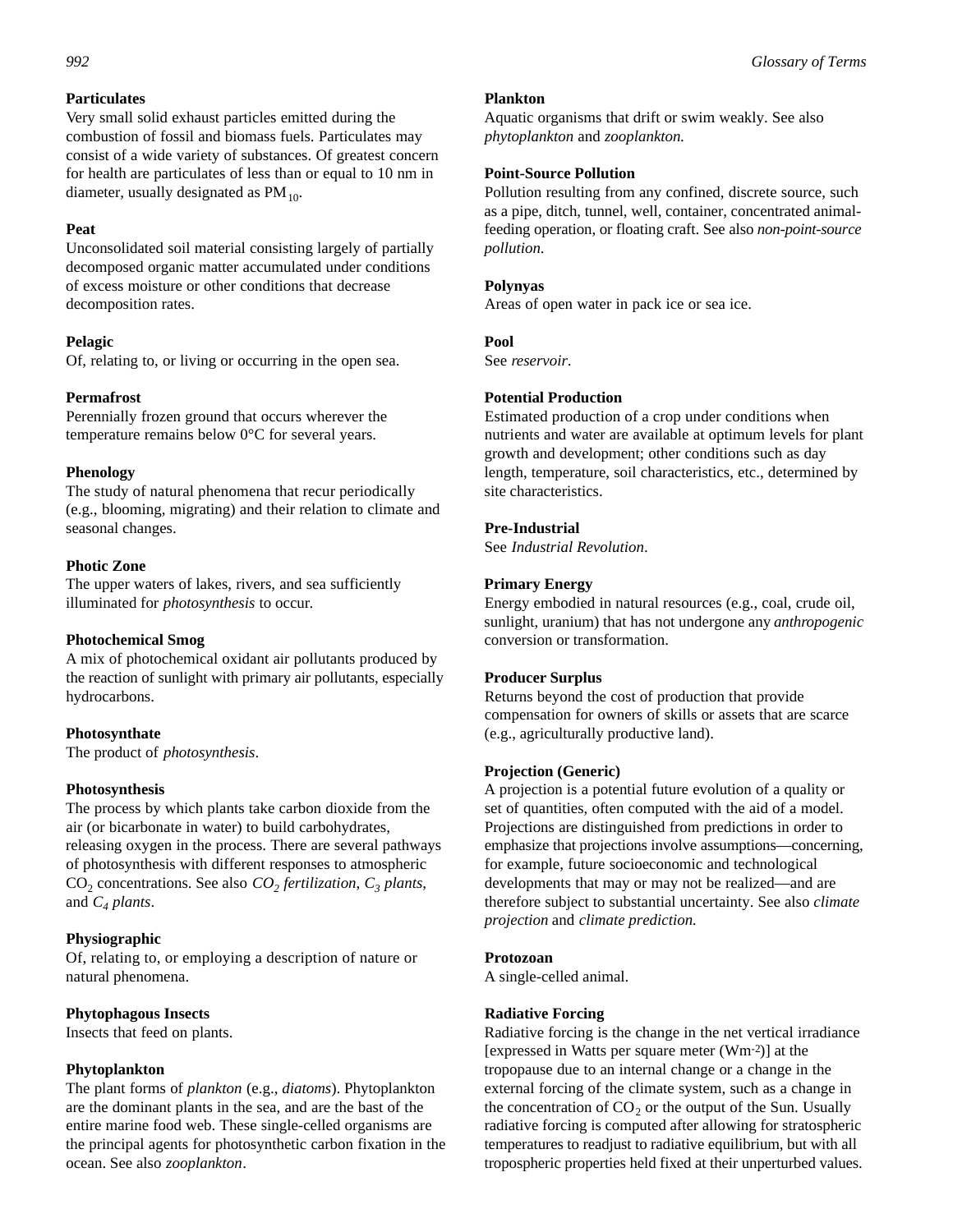# **Rangeland**

Unimproved grasslands, shrublands, savannas, and tundra.

#### **Reference Scenario**

See *baseline/reference*.

# **Reforestation**

Planting of *forests* on lands that have previously contained forests but that have been converted to some other use. For a discussion of the term *forest* and related terms such as *afforestation*, *reforestation*, and *deforestation*, see the IPCC *Special Report on Land Use, Land-Use Change, and Forestry* (IPCC, 2000).

# **Regeneration**

The renewal of a stand of trees through either natural means (seeded onsite or adjacent stands or deposited by wind, birds, or animals) or artificial means (by planting seedlings or direct seeding).

### **Reinsurance**

The transfer of a portion of primary insurance risks to a secondary tier of insurers (reinsurers); essentially "insurance for insurers."

### **Reservoir**

Acomponent of the climate system, other than the atmosphere, that has the capacity to store, accumulate, or release a substance of concern (e.g., carbon, a *greenhouse gas*, or precursor). Oceans, soils, and *forests* are examples of reservoirs of carbon. "Pool" is an equivalent term (note that the definition of pool often includes the atmosphere). The absolute quantity of substances of concern held within a reservoir at a specified time is called the "stock." The term also means an artificial or natural storage place for water, such as a lake, pond, or *aquifer*, from which the water may be withdrawn for such purposes as irrigation, water supply, or irrigation.

# **Reservoir Host**

Any animal, plant, soil, or inanimate matter in which a pathogen normally lives and multiplies, and on which it depends primarily for survival (e.g., foxes are a reservoir for rabies). Reservoir hosts may be asymptomatic.

#### **Resilience**

Amount of change a system can undergo without changing state.

#### **Respiration**

The process whereby living organisms convert organic matter to carbon dioxide, releasing energy and consuming oxygen.

# **Riparian**

Relating to or living or located on the bank of a natural watercourse (as a river) or sometimes of a lake or a tidewater.

# **Runoff**

That part of precipitation that does not evaporate. In some countries, runoff implies *surface runoff* only.

### **Salinization**

The accumulation of salts in soils.

### **Saltwater Intrusion/Encroachment**

Displacement of fresh surface water or groundwater by the advance of saltwater due to its greater density, usually in coastal and estuarine areas.

### **Scenario (Generic)**

A plausible and often simplified description of how the future may develop, based on a coherent and internally consistent set of assumptions about driving forces and key relationships. Scenarios may be derived from projections, but are often based on additional information from other sources, sometimes combined with a "narrative storyline." See also *climate scenario* and *emissions scenario*.

#### **Sea-Level Rise**

An increase in the mean level of the ocean. Eustatic sea-level rise is a change in global average sea level brought about by an alteration to the volume of the world ocean. Relative sealevel rise occurs where there is a net increase in the level of the ocean relative to local land movements. Climate modelers largely concentrate on estimating eustatic sea-level change. Impact researchers focus on relative sea-level change.

#### **Seawall**

Ahuman-made wall or embankment along a shore to prevent wave erosion.

#### **Semi-Arid Regions**

Ecosystems that have >250 mm precipitation per year, but are not highly productive; usually classified as rangelands.

#### **Sensitivity**

Sensitivity is the degree to which a system is affected, either adversely or beneficially, by climate-related *stimuli*. The effect may be direct (e.g., a change in crop yield in response to a change in the mean, range, or variability of temperature) or indirect (e.g., damages caused by an increase in the frequency of coastal flooding due to *sea level rise*).

#### **Sequestration**

The process of increasing the carbon content of a carbon pool other than the atmosphere.

#### **Silt**

Unconsolidated or loose sedimentary material whose constituent rock particles are finer than grains of sand and larger than clay particles.

#### **Silviculture**

Development and care of forests.

#### **Sink**

Any process, activity, or mechanism that removes a *greenhouse gas*, an *aerosol*, or a precursor of a greenhouse gas or aerosol from the atmosphere.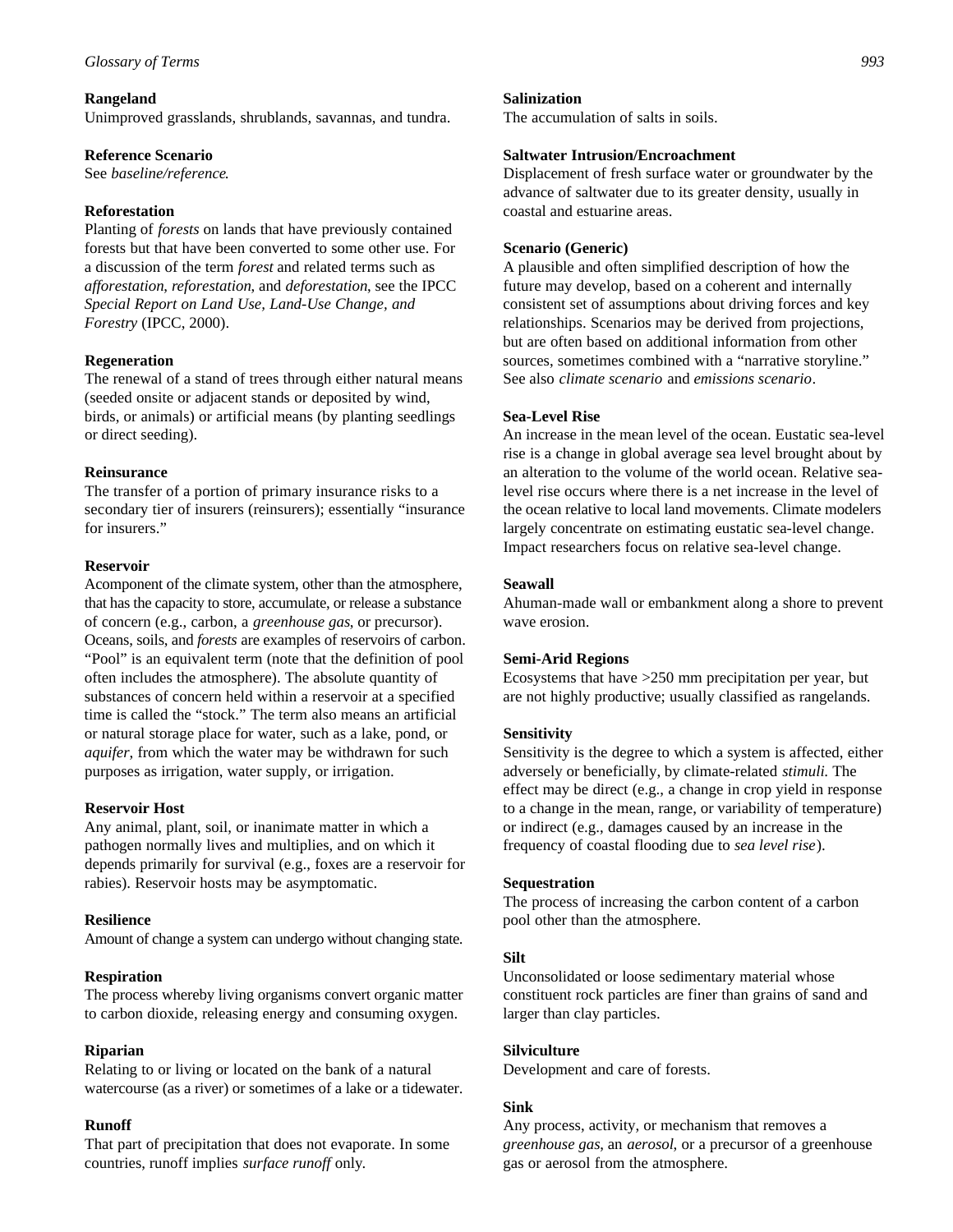# **Snowpacks**

A seasonal accumulation of slow-melting snow.

# **Soil Carbon Pool**

Refers to the relevant carbon in the soil. It includes various forms of soil organic carbon (humus) and inorganic soil carbon and charcoat. It excludes soil biomass (e.g., roots, bulbs, etc.) as well as the soil fauna (animals).

# **Source**

Any process, activity, or mechanism that releases a *greenhouse gas*, an *aerosol*, or a precursor of a greenhouse gas or aerosol into the atmosphere.

# **Southern Oscillation**

A large-scale atmospheric and hydrospheric fluctuation centered in the equatorial Pacific Ocean, exhibiting a pressure anomaly, alternatively high over the Indian Ocean and high over the South Pacific. Its period is slightly variable, averaging 2.33 years. The variation in pressure is accompanied by variations in wind strengths, ocean currents, sea-surface temperatures, and precipitation in the surrounding areas.

# **Stakeholders**

Person or entity holding grants, concessions, or any other type of value that would be affected by a particular action or policy.

# **Stimuli (Climate-Related)**

All the elements of climate change, including mean climate characteristics, climate variability, and the frequency and magnitude of extremes.

# **Stochastic Events**

Events involving a random variable, chance, or probability.

# **Stock**

See *reservoir*.

# **Stratosphere**

Highly stratified region of atmosphere above the *troposphere* extending from about 10 km (ranging from 9 km in high latitudes to 16 km in the tropics on average) to about 50 km.

# **Streamflow**

Water within a river channel, usually expressed in m<sup>3</sup> sec<sup>-1</sup>.

# **Sub-Antarctic Mode Water (SAMW)**

A type of water in the Sub-Antarctic Zone of the Southern Ocean. The SAMW is the deep surface layer of water with uniform temperature and salinity created by convective processes in the winter. It can be identified by a temperature of around -1.8°C and a salinity of around 34.4 PSU, and is separated from the overlying surface water by a halocline at around 50 m in the summer. Although it is not considered to be a water mass, it contributes to the Central Water of the Southern Hemisphere, and is additionally responsible for the formation of Antarctic Intermediate Water in the eastern part of the South Pacific Ocean. It is also known as Winter Water.

# **Submergence**

A rise in the water level in relation to the land, so that areas of formerly dry land become inundated; it results either from a sinking of the land or from a rise of the water level.

# **Subsidence**

The sudden sinking or gradual downward settling of the Earth's surface with little or no horizontal motion.

# **Succession**

Transition in the composition of plant communities following disturbance.

# **Surface Runoff**

The water that travels over the soil surface to the nearest surface stream; *runoff* of a drainage basin that has not passed beneath the surface since precipitation.

# **Sustainable Development**

Development that meets the needs of the present without compromising the ability of future generations to meet their own needs.

# **Synoptic**

Relating to or displaying atmospheric and weather conditions as they exist simultaneously over a broad area.

# **Taiga**

Coniferous forests of northern North America and Eurasia.

# **Thermal Erosion**

The erosion of ice-rich permafrost by the combined thermal and mechanical action of moving water.

# **Thermal Expansion**

In connection with *sea-level rise*, this refers to the increase in volume (and decrease in density) that results from warming water.A warming of the ocean leads to an expansion of the ocean volume and hence an increase in sea level.

# **Thermocline**

The region in the world's ocean, typically at a depth of 1 km, where temperature decreases rapidly with depth and which marks the boundary between the surface and the ocean.

# **Thermohaline Circulation**

Large-scale density-driven circulation in the ocean, caused by differences in temperature and salinity. In the North Atlantic, the thermohaline circulation consists of warm surface water flowing northward and cold deepwater flowing southward, resulting in a net poleward transport of heat. The surface water sinks in highly restricted sinking regions located in high latitudes.

# **Thermokarst**

Irregular, hummocky topography in frozen ground caused by melting of ice.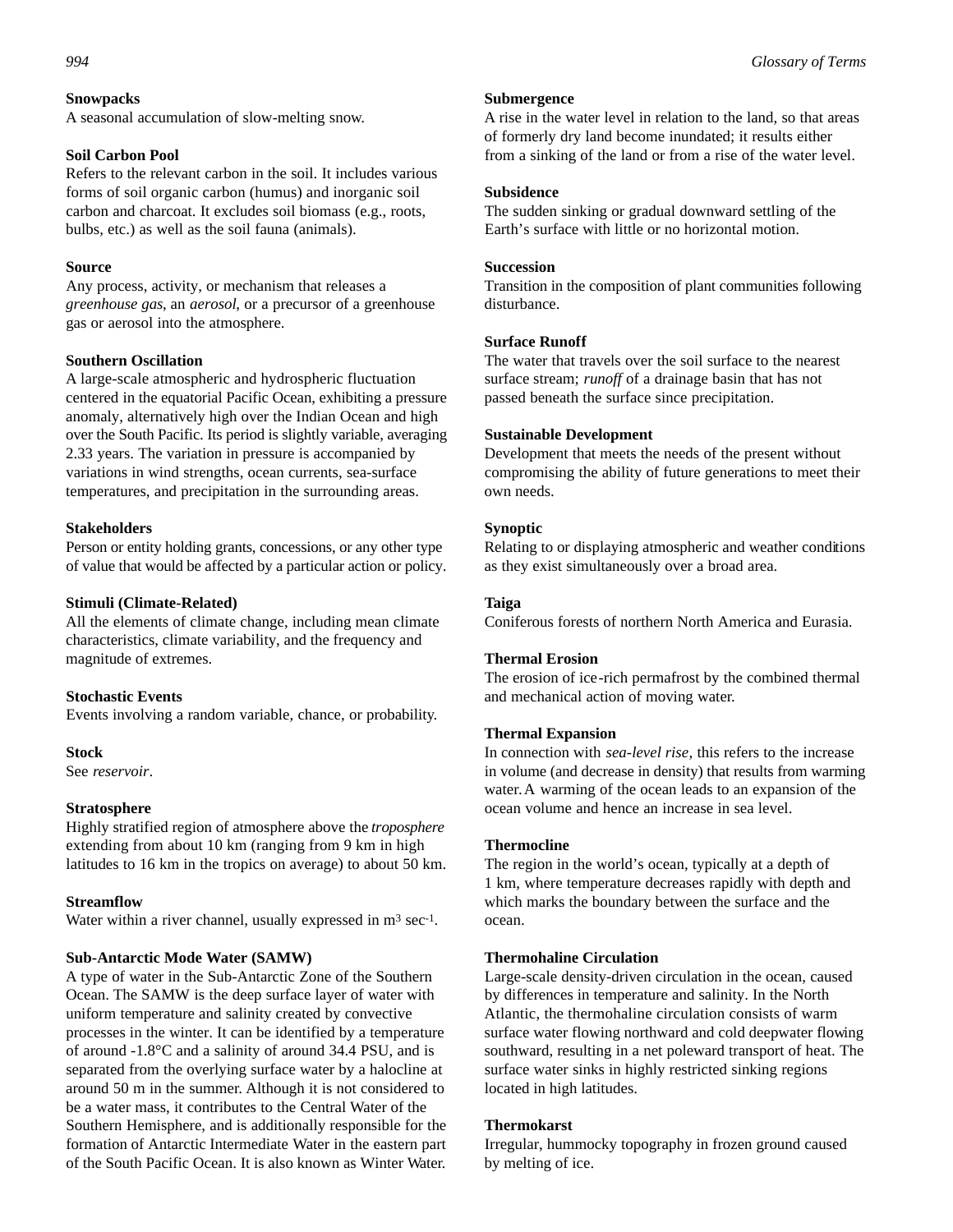### **Timberline**

The upper limit of tree growth in mountains or high latitudes.

#### **Transpiration**

The emission of water vapor from the surfaces of leaves or other plant parts.

#### **Troposphere**

The lowest part of the atmosphere from the surface to about 10 km in altitude in mid-latitudes (ranging from 9 km in high latitudes to 16 km in the tropics on average) where clouds and "weather" phenomena occur. In the troposphere, temperatures generally decrease with height.

#### **Tsunami**

A large tidal wave produced by a submarine earthquake, landslide, or volcanic eruption.

#### **Tundra**

A treeless, level, or gently undulating plain characteristic of arctic and subarctic regions.

#### **Ultraviolet (UV)-B Radiation**

Solar radiation within a wavelength range of 280–320 nm, the greater part of which is absorbed by *stratospheric ozone*. Enhanced UV-B radiation suppresses the immune system and can have other adverse effects on living organisms.

#### **Uncertainty**

An expression of the degree to which a value (e.g., the future state of the climate system) is unknown. Uncertainty can result from lack of information or from disagreement about what is known or even knowable. It may have many types of sources, from quantifiable errors in the data to ambiguously defined concepts or terminology, or uncertain projections of human behavior. Uncertainty can therefore be represented by quantitative measures (e.g., a range of values calculated by various models) or by qualitative statements (e.g., reflecting the judgment of a team of experts).

#### **Undernutrition**

The result of food intake that is insufficient to meet dietary energy requirements continuously, poor absorption, and/or poor biological use of nutrients consumed.

#### **Unique and Threatened Systems**

Entities that are confined to a relatively narrow geographical range but can affect other, often larger entities beyond their range; narrow geographical range points to sensitivity to environmental variables, including climate, and therefore attests to potential vulnerability to *climate change*.

### **United Nations Framework Convention on Climate Change (UNFCCC)**

The Convention was adopted on 9 May 1992, in New York, and signed at the 1992 Earth Summit in Rio de Janeiro by more than 150 countries and the European Community. Its ultimate objective is the "stabilization of greenhouse gas

concentrations in the atmosphere at a level that would prevent dangerous anthropogenic interference with the climate system." It contains commitments for all Parties. Under the Convention, Parties included in Annex I aim to return greenhouse gas emissions not controlled by the Montreal Protocol to 1990 levels by the year 2000. The Convention entered in force in March 1994. See also *Kyoto Protocol*.

#### **Ungulate**

Ahoofed, typically herbivorous, quadruped mammal (such as a ruminant, swine, camel, hippopotamus, horse, rhinoceros, or elephant).

#### **Upwelling**

Transport of deeper water to the surface, usually caused by horizontal movements of surface water.

#### **Urbanization**

The conversion of land from a natural state or managed natural state (such as agriculture) to cities; a process driven by net rural-to-urban migration through which an increasing percentage of the population in any nation or region come to live in settlements that are defined as "urban centers."

#### **Vector**

An organism, such as an insect, that transmits a pathogen from one host to another. See also *vector-borne diseases* and *vectorial capacity*.

#### **Vector-Borne Diseases**

Disease that is transmitted between hosts by a *vector* organism (such as a mosquito or tick— for example, malaria, dengue fever, and leishmaniasis.

#### **Vectorial Capacity**

Quantitative term used in the study of the transmission dynamics of malaria to express the average number of potentially infective bites of all vectors feeding upon one host in one day, or the number of new inoculations with a vector-borne disease transmitted by one vector species from one infective host in one day.

#### **Vernalization**

The act or process of hastening the flowering and fruiting of plants by treating seeds, bulbs, or seedlings so as to induce a shortening of the vegetative period.

#### **Vulnerability**

The degree to which a system is susceptible to, or unable to cope with, adverse effects of climate change, including climate variability and extremes. Vulnerability is a function of the character, magnitude, and rate of climate variation to which a system is exposed, its sensitivity, and its adaptive capacity.

#### **Water Consumption**

Amount of extracted water irretrievably lost at a given territory during it's use (evaporation and goods production). Water consumption is equal to water withdrawal minus return flow.